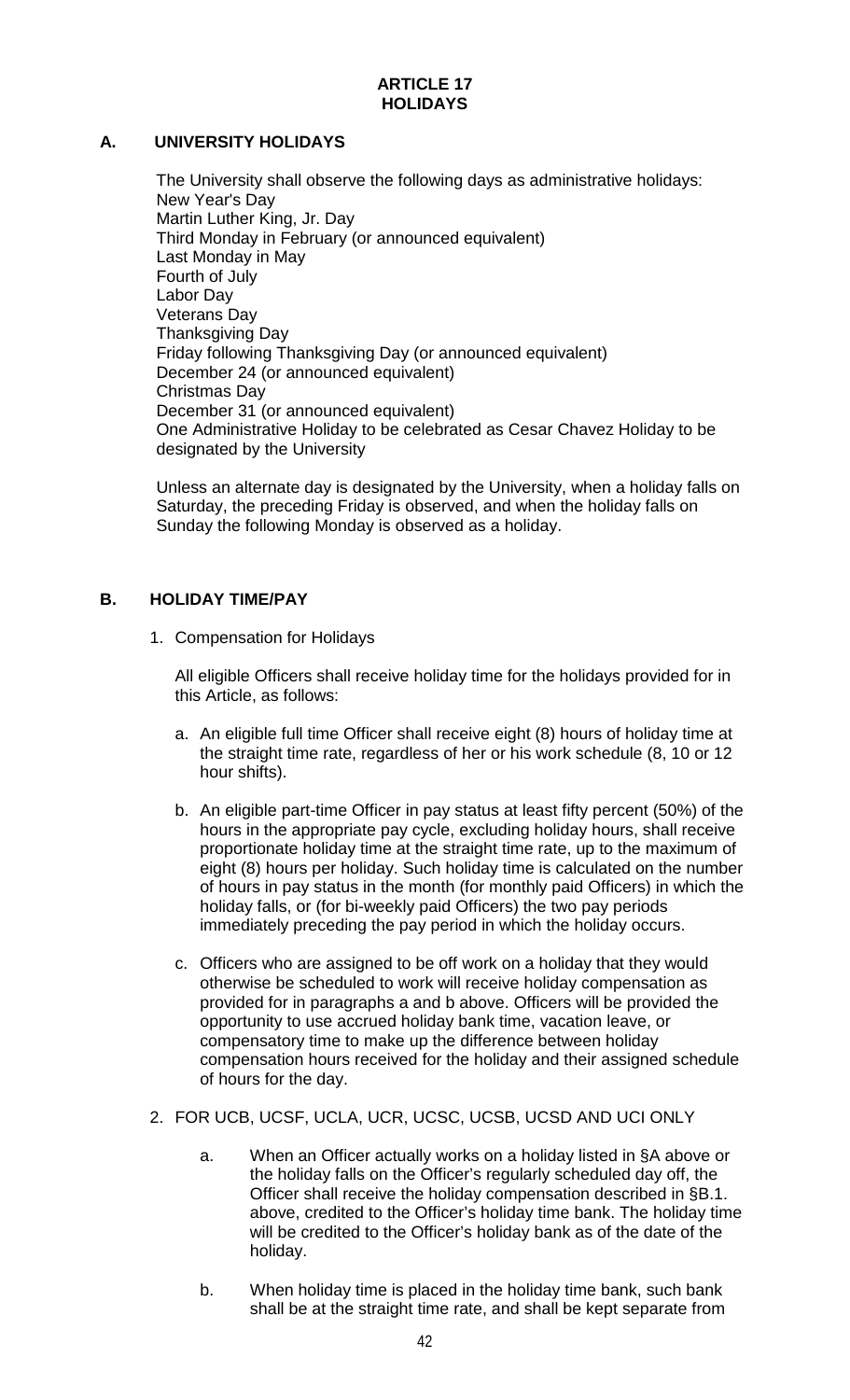any other time bank. Holiday time banks shall be paid out upon separation from employment at the Officer's current straight time rate of pay.

- c. In accordance with departmental policy, an Officer may request to schedule the use of banked holiday time, subject to the operational needs of the University. Holiday time shall be scheduled within the fiscal year it is earned. Accumulation of holiday time within a fiscal year is limited to the maximum number of hours established in accordance with departmental policy. An Officer may be paid for any hours of holiday time which exceed the departmental limit. By March 1 of each year, any hours remaining in an Officer's holiday time bank may be scheduled off, paid, or reduced by any combination thereof, or extended to the following fiscal year by the Chief.
- d. Compensation in the form of straight rate holiday time is not considered as hours worked for purposes of determining overtime except as provided in §B.2.e. below.
- e. For officers who are assigned by the department to be off work on a holiday that they are regularly scheduled to work and who are assigned by the department to work overtime during the same week or pay period, as defined in Article 11 – Hours of Work, the officer's holiday time shall be counted as hours worked for the purposes of computing premium overtime.

### 3. FOR UCD AND UCM ONLY

The University shall maintain the status quo of counting holiday time as time worked for the purpose of computing overtime. At these two locations, employees in the bargaining unit will not be entitled to the holiday compensatory time bank.

**C.** Officers may be scheduled off on the day the campus observes the holiday.

### **D. RELIGIOUS OBSERVANCE**

By charging time off to vacation, compensatory time off, leave without pay, or the holiday time bank, an Officer may observe a special or religious holiday if the University determines that work schedules permit.

### **E. ELIGIBILITY**

An eligible full-time Officer on pay status on the Officer's last scheduled work day before the holiday and first scheduled work day after the holiday shall be compensated for the holiday. No Officer shall receive holiday pay for any holiday which is immediately preceded by or followed by an unauthorized absence.